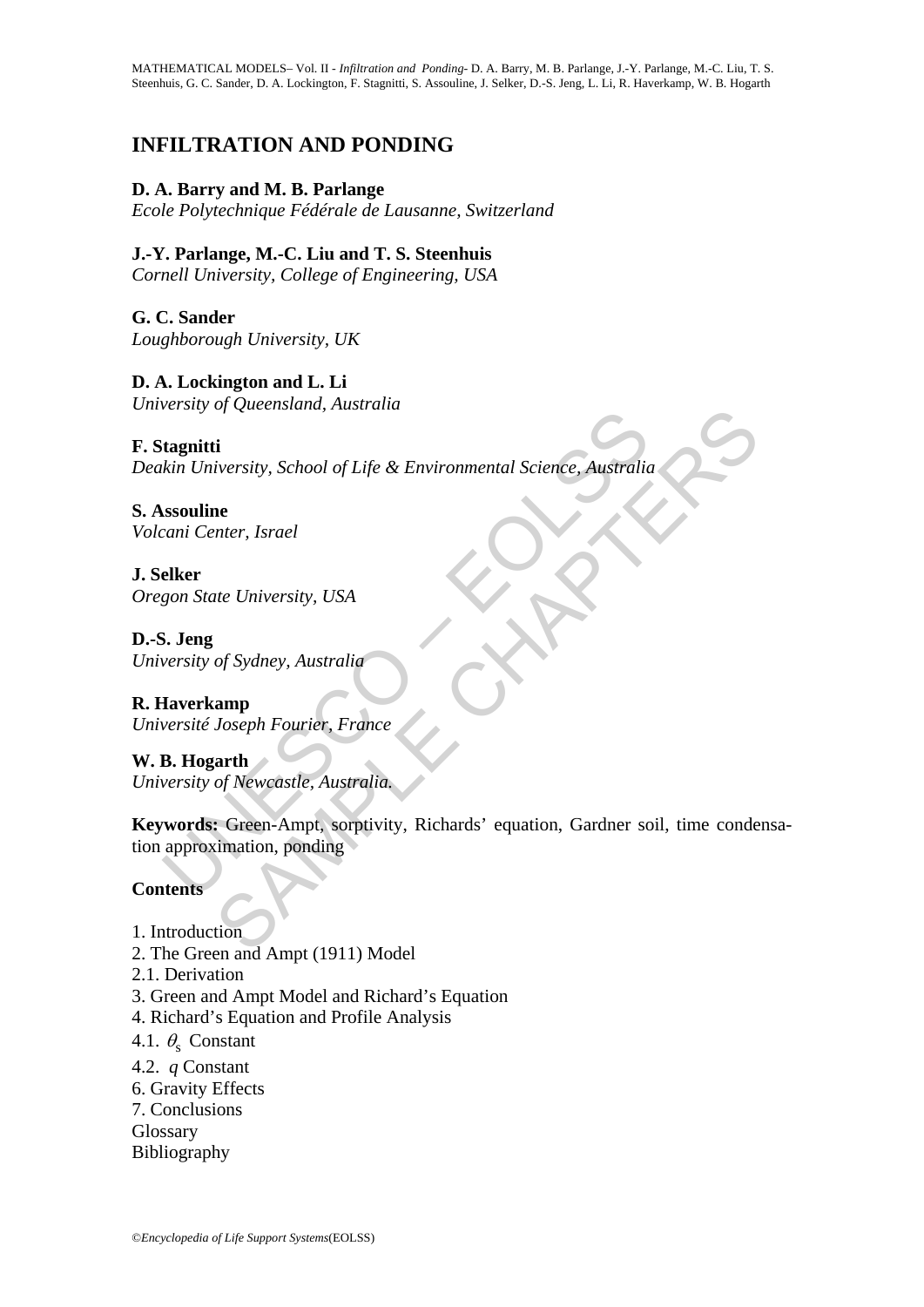## Biographical Sketches

#### **Summary**

The original model of Green and Ampt is used as a basic tool to obtain quantitative understanding of infiltration and associated soil properties. Indeed, their result is a limiting case of any description of soil-water behavior.

At the next level of approximation, most soils can be adequately described by interpolating between two limiting behaviors, one being the Green and Ampt soil, the other being that of a Gardner soil. For the latter, soil profiles do not have to be discontinuous as in the original Green and Ampt model. Also, the time condensation approximation appears as an exact result for this case.

Finally, a third level of approximation gives further corrections leading to better descriptions of soil-water profiles and ponding times that can be used to assess the errors of the time condensation approximation.

## 1. Introduction

ally, a third level of approximation gives further corrections lead<br>ptions of soil-water profiles and ponding times that can be used to<br>the time condensation approximation.<br>**Arroduction**<br>and the stree condensation approxim third level of approximation gives further corrections leading to better<br>of soil-water profiles and ponding times that can be used to assess the er<br>condensation approximation.<br>tion<br>the condensation approximation.<br>the conde Accurate description of infiltration and post-ponding runoff remains a fundamental problem in hydrology. Water added to an unsaturated soil will be absorbed until it ponds at the surface. The prediction of ponding time is especially crucial as the time condensation approximation (TCA) remains a widespread practical tool. Recall that the TCA basically assumes that at ponding there is a unique relationship between the cumulative infiltration and the flux, independent of previous history. In order to estimate the portion of precipitation that enters the soil and that which becomes overland flow, calculations require estimates of ponding time as the first step. Subsequently, infiltration after ponding is a key quantity that needs to be quantified. It is often handled by empirical results that must be used carefully as their application cannot be universal depending as they do on local conditions.

The Green and Ampt (1911) model is the earliest physically based conceptual infiltration model and to this day can be considered as having played a fundamental role in the description of infiltration. Although it possesses well known shortcomings, these can be redressed and incorporated into new models, which remain both physically based and usable in practice. Existing models have been reviewed extensively in recent times; see, for example, Haverkamp et al. (1988), Parlange and Haverkamp (1989), Clausnitzer et al. (1998), Skula et al. (2003) and Mishra et al. (2003).

Besides the Green and Ampt model, the main models that have been reviewed include those of Kostiakov (1932), Mezencev (1948), Philip (1957; 1969), Talsma and Parlange (1972), Schwarzendruber (1974), Smith and Parlange (1978), Parlange et al. (1982) and Parlange et al. (1985). Based on these and similar papers, general conclusions can be drawn. For any particular case, empirical and physically based models can be of comparable precision. Not surprisingly, the Green and Ampt model has been one of the most used and widely studied. It is amenable to practical applications, and by extension one can deduce that it has a theoretical basis that captures behavior of soil water movement.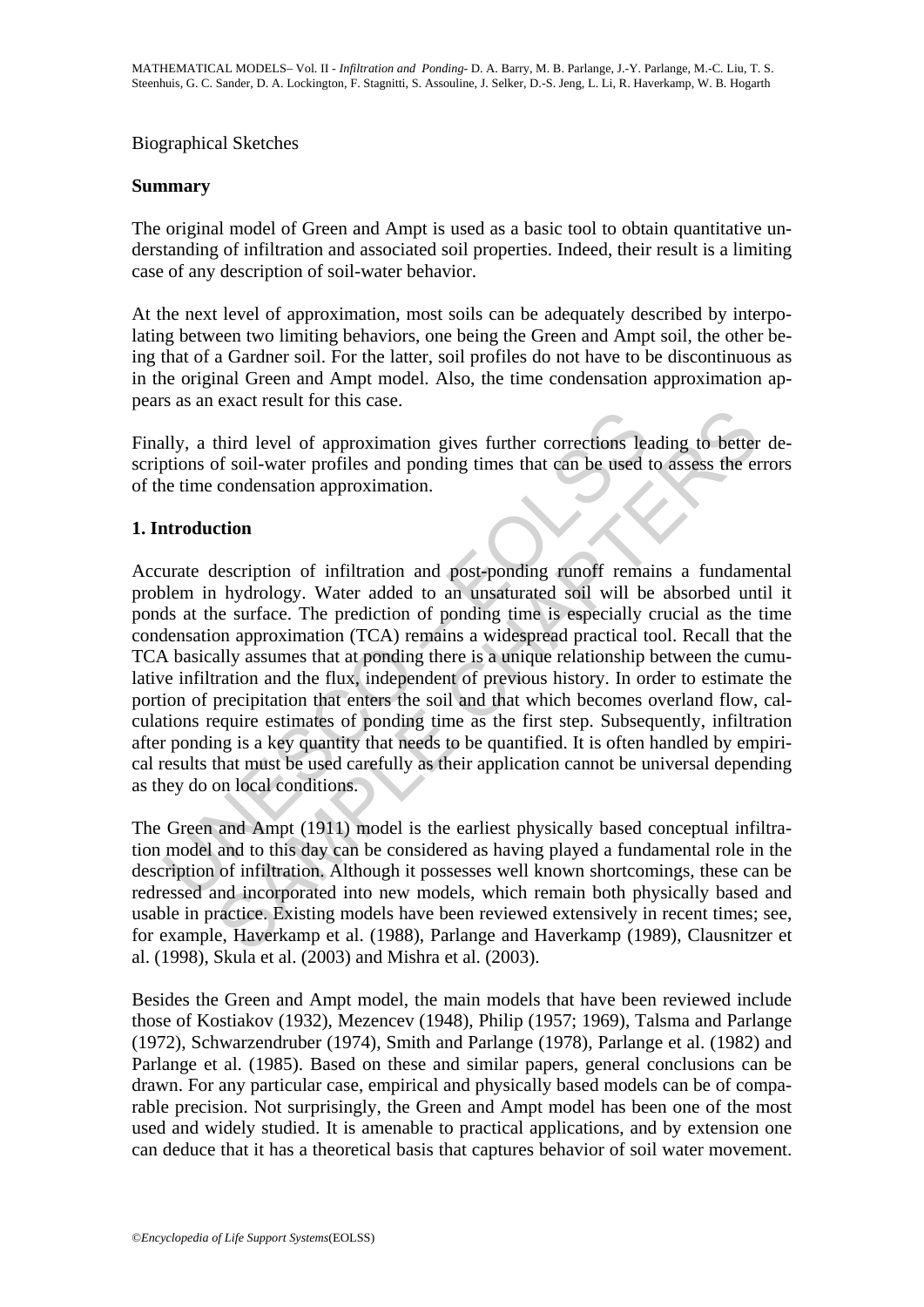However, there is little doubt that its practical value is limited by its rather drastic physical assumptions. Apart from its simplicity, its great importance is that all physically based models must reduce to it when the same physical assumptions are made. Consequently, it is a valid limiting case that cannot be ignored.

In the next sections, we shall look again at the Green and Ampt model in detail and extensions that improve its theoretical and practical value. One of its key simplifications is the assumption of a sharp infiltrating front, i.e., of piston flow. We shall relax this constraint using the standard model of flow in unsaturated soil due to Richards (1931). In particular, we show that by writing Richards' equation in integral form, it can be solved with approximate analytical techniques, subsequently giving rise to physically based infiltration equations.

ct solutions of Richards' equation are not of primary interest here thy affect the discussion. This is not to minimize their importanct solutions have been crucial both to test numerical schemes an approximate solutions. ions of Richards' equation are not of primary interest here, except when<br>
eet the discussion. This is not to minimize their importance; on the contron<br>
ions have been crucial both to test unrerical schemes and as a guide t Exact solutions of Richards' equation are not of primary interest here, except when they directly affect the discussion. This is not to minimize their importance; on the contrary, exact solutions have been crucial both to test numerical schemes and as a guide to obtain approximate solutions. A sample of exact solutions can be found elsewhere (e.g., Parlange and Braddock, 1980; Parlange et al., 1980a; Clothier et al., 1981; Rogers, 1983; Broadbridge and White, 1987, 1988; Sander et al., 1988a; Barry and Sander, 1991; Barry et al., 2002). Our focus is also limited to the archetypal case of one-dimensional flow in a semi-infinite medium, with the soil surface at  $z = 0$  (*z* positive downwards) and uniform initial water content (which can always be taken as zero by taking the excess water as the variable). Also, we consider only capillarity and gravity, these being the two main forces affecting infiltration and redistribution of water in the soil profile. Other forces can be very important in specific cases. Amongst other processes one can mention there are (i) the effects of air movement and entrapment (Sander et al., 1988b,c; Culligan et al., 2000; Hammecker et al., 2003), (ii) soil layering and surface sealing (Parlange et al., 1984; Römkens et al., 1986; Baumhardt et al., 1990, 1991; Vandervaere et al., 1998; Corradini et al., 2000; Assouline, 2004;), (iii) flow instability (Hill and Parlange, 1972; Philip, 1972; Raats, 1973; Parlange and Hill, 1976; Baker and Hillel, 1990; Selker et al., 1992) and its relationship to water repellency (Bond, 1964; Bauters et al., 1998; Bauters et al., 2000; DiCarlo et al., 2000) and (iv) hysteresis (Liu et al., 1995; DiCarlo et al., 1999). Several fundamental studies of hysteresis which are relevant here can also be mentioned (e.g., Parlange, 1976; Hogarth et al., 1988; Viaene et al., 1994; Si and Kachanoski, 2000; Braddock et al., 2001).

# 2. The Green and Ampt (1911) Model

Despite being published nearly 100 years ago, this model remains, from a theoretical point of view, the most basic of physically based infiltration models. As it can be manipulated relatively easily it is, in spite of its physical limitations, still widely used in practice. The practical TCA method can be justified using the Green and Ampt model, following the fundamental paper of Mein and Larson (1973), see also Poulovassilis et al. (1991), Liu et al. (1998) and Brutsaert (2005). This feature has made it even more attractive as a practical hydrological tool.

Mathematical properties of the Green and Ampt solution, for instance its description as a branch of the Lambert W-function and its relationship as a solution of Richards' equa-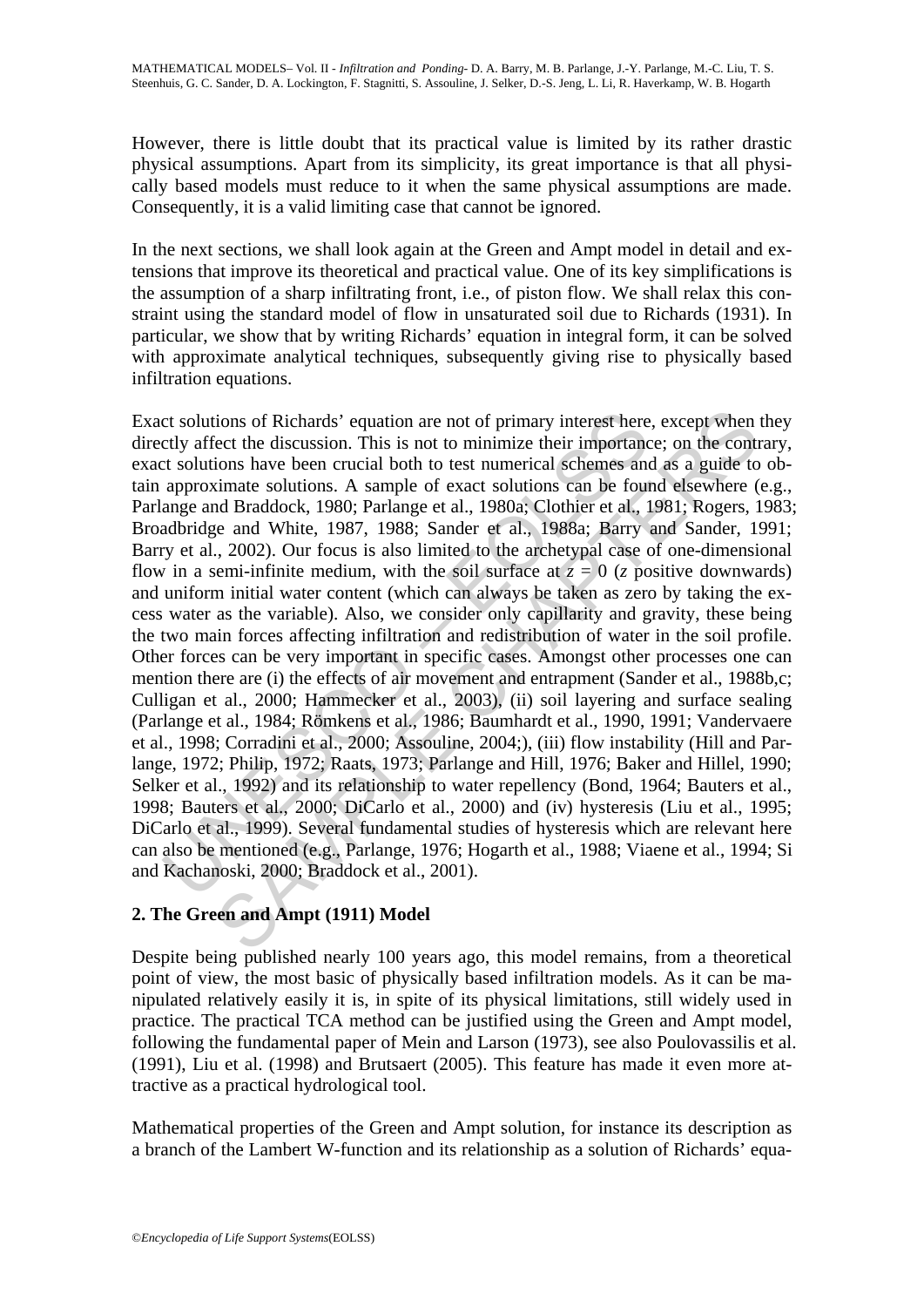tion have been demonstrated (Barry et al., 1993, 2005; Parlange et al., 2002). However, its practical use requires the determination of physical parameters. These are curvefitted in most cases to infiltration and soil data and therefore tend to apply primarily for the conditions of the fitting, e.g., see Aggelides and Youngs (1978), McCuen et al. (1981) and Rawls et al. (1983).

The original Green and Ampt solution has also proved to be quite flexible in field applications when other processes have additionally to be considered: solute transport, nonaqueous flow, overland flow and the possibility of erosion, presence of a water table, spatial variability, layered and crusted soils, initial water content and structure varying with depth, air entrapment (e.g., see Thooyamani and Norum, 1987; Charbeneau and Asgian, 1991; Huang and van Genuchten, 1995; Kao and Hunt, 1996; Chu, 1997; Yu et al., 1997; Vandervaere et al., 1998; Selker et al., 1999; Wang et al., 1999; Fiedler and Ramirez, 2000; Govindaraju et al., 2001; Hammecker et al., 2003; Nahar et al., 2004). Note that, although the model has been applied to redistribution it has some difficulty in integrating hysteresis effects (Ogden and Saghafian, 1997; Nielsen and Perrochet, 2000).

## 2.1. Derivation

Consideration of Darcy's law for piston flow in a soil yields (e.g., Neuman, 1976):

$$
q = K_{\rm s} \left( H_{\rm s} + I / \theta_{\rm s} - H_{\rm f} \right) \theta_{\rm s} / I \,, \tag{1}
$$

nirez, 2000; Govindaraju et al., 2001; Hammecker et al., 2003; be that, although the model has been applied to redistribution it has<br>grating hysteresis effects (Ogden and Saghafian, 1997; Nielsen an<br>Derivation<br>Derivation<br> 1000; Govindaraju et al., 2001; Hammecker et al., 2003; Nahar et al., 2003; Nahar et al., 2001; Hammecker et al., 2003; Nahar et al., 2001; Hammecker et al., 2003; Nahar et al., 2001; Hammecker et al., 2003; Nahar et al., where  $q$  [L T<sup>-1</sup>] is the Darcy flux,  $K_s$  [L T<sup>-1</sup>] the surface (here saturated) conductivity,  $H<sub>s</sub>$ [L] the ponded water thickness,  $\theta<sub>s</sub>$  the surface water content (here saturated and measured relative to the constant initial water content), *I* [L] is the cumulative infiltration and  $H_f$  [L] is the negative pressure at the wetting front. In addition to piston flow, Eq. (1) assumes that the soil-water conductivity  $K [L T<sup>-1</sup>]$  is independent of the soil water pressure. As we shall see later, this last assumption is the main reason for the difficulties associated with Eq. (1). In the limit of small time,  $t \to 0$ ,  $I \to 0$  and  $q \to \infty$ ; Eq. (1) then shows that:

$$
Iq \to K_s \theta_s (H_s - H_f). \tag{2}
$$

This quantity can be associated to the sorptivity *S* [L  $T^{-1/2}$ ] (Parlange, 1975; Neuman, 1976) by

$$
S^2 = 2K_s \theta_s \left( H_s - H_f \right),\tag{3}
$$

thus relating  $H_f$  to a physical parameter *S*, with  $I \rightarrow S \sqrt{t}$  and  $2q \rightarrow S / \sqrt{t}$  for short times. Physically, *S* quantifies the capillary forces affecting water movement in the soil; these forces of course are affected by the soil's moisture status and surface boundary condition. Equation (3) not only shows the relation between  $H_f$  and *S*, but also predicts the dependence of *S* on  $H_s$ , whereby increasing  $H_s$  increases the rate at which water initially enters the soil, as would be expected intuitively. Indeed, this prediction,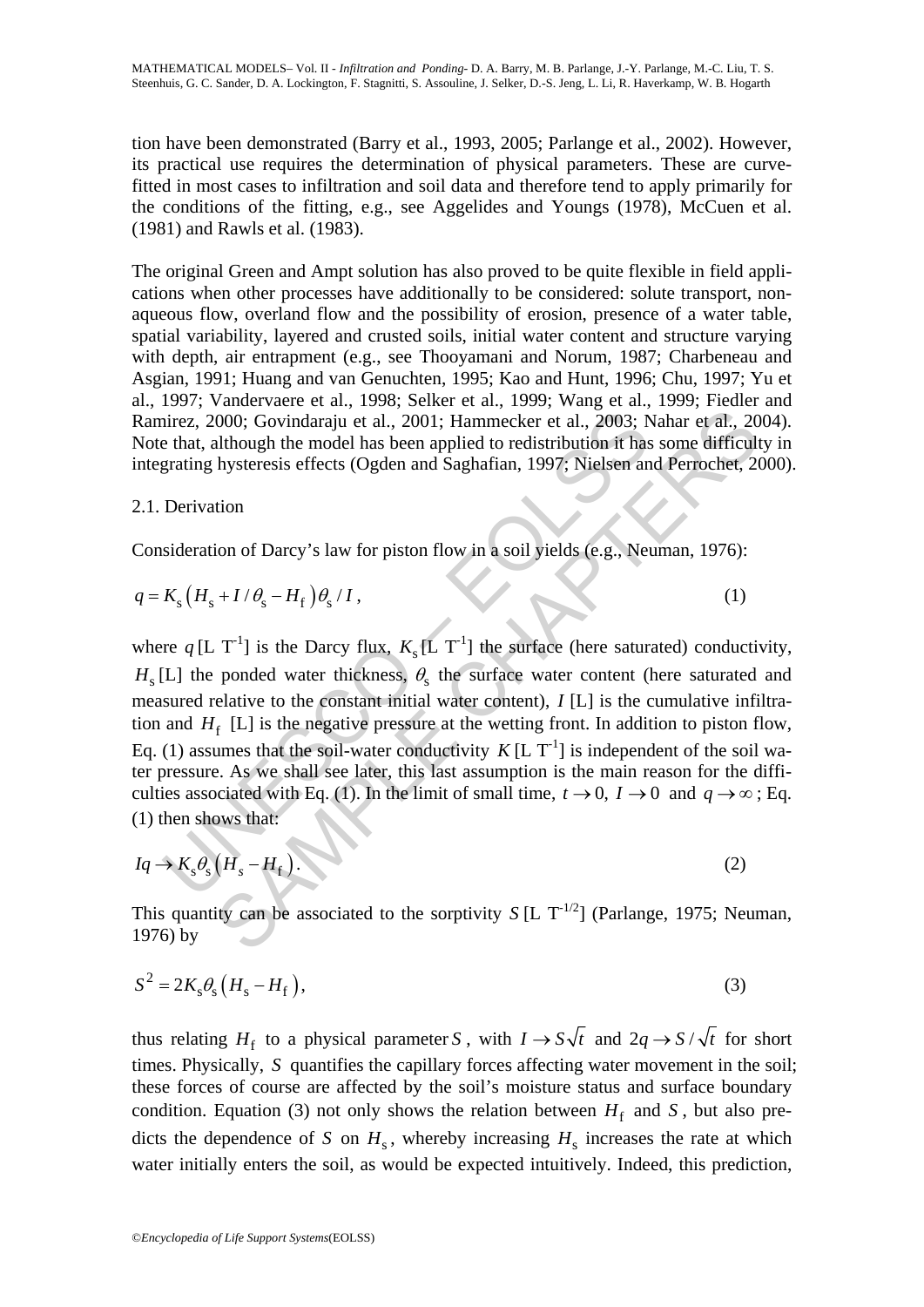noted explicitly by Green and Ampt (1911), is extremely accurate as shown by more detailed analyses (Parlange et al., 1988, 1992; Broadbridge, 1990). In the particular case when  $H<sub>s</sub>$  is constant, Eq. (1) is integrable since  $q \equiv dI/dt$ , giving

$$
K_{\rm s}t = I - (S^2 / 2K_{\rm s})\ln\left(1 + 2IK_{\rm s}/S^2\right).
$$
 (4)

The short time expansion of Eq. (4) is,

$$
I = S\sqrt{t} + \frac{2}{3}K_{\rm s}t + \dots
$$
 (5)

second term  $2K_s t/3$  in Eq. (5) is a consequence of assuming that<br>oil-water pressure. Gardner (1958) postulated a very different b<br>ed in the following. It leads, even for a piston flow, to an infiltu<br>Parlange, 1972) where I term  $2K_s t/3$  in Eq. (5) is a consequence of assuming that K is indepent<br>er pressure. Gardner (1958) postulated a very different behavior to be<br>the following. It leads, even for a piston flow, to an infiltration law (Ta The second term  $2K_s t/3$  in Eq. (5) is a consequence of assuming that *K* is independent of soil-water pressure. Gardner (1958) postulated a very different behavior to be discussed in the following. It leads, even for a piston flow, to an infiltration law (Talsma and Parlange, 1972) where the second term in the short time expansion is  $K<sub>z</sub>t/3$  instead of  $2K_s t/3$ . This result is also consistent with the measurements of Talsma (1969). In spite of this fundamental difficulty, the success of the Green and Ampt model in field applications can be partially attributed to the large scatter of field observations. Agreement between the Green and Ampt model predictions and observations can also be artificially improved by using varying properties (Ahuja and Tsuji, 1976; Haverkamp et al., 1988).



# TO ACCESS ALL THE **25 PAGES** OF THIS CHAPTER, Visit: http://www.eolss.net/Eolss-sampleAllChapter.aspx

#### **Bibliography**

-

Aggelides, S. and Youngs, E.G., 1978. Dependence of parameters in Green and Ampt infiltration equation on initial water content in draining and wetting states. Water Resources Research, 14(5): 857-862. [Linking Green and Ampt parameters to physical measurements]

Ahuja, L.R. and Tsuji, G.Y., 1976. Use of Green-Ampt equation with variable conductivity. Soil Science Society of America Journal, 40(4): 619-622. [Extension of Green and Ampt]

Argyrokastritis, I. and Kerkides, P., 2003. A note to the variable sorptivity infiltration equation. Water Resources Management, 17(2): 133-145. [Infiltration with curve fitted sorptivity]

Assouline, S., 2004. Rainfall-induced soil surface sealing: A critical review of observations, conceptual models, and solutions. Vadose Zone Journal, 3(2): 570-591. [Processes and modeling of soil sealing]

Baker, R.S. and Hillel, D., 1990. Laboratory tests of a theory of fingering during infiltration into layered soils. Soil Science Society of America Journal, 54(1): 20-30. [Experiments illustrating the concept of flow instability]

Barry, D.A., Parlange, J.-Y., Sivapalan, M. and Sander, G. C., 1993. A class of exact solutions for Rich-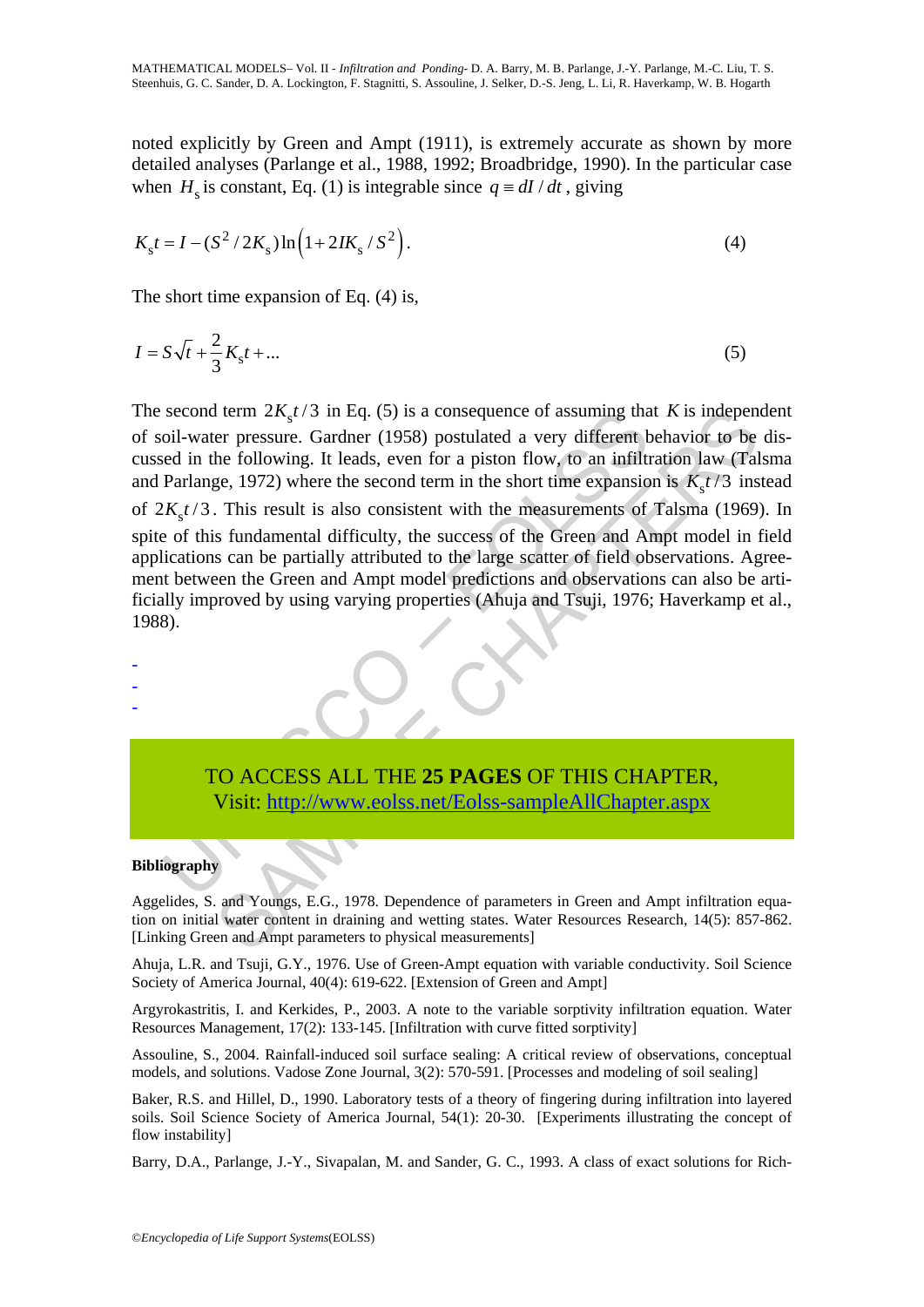ards' equation. Journal of Hydrology, 142(1-4): 29-46. [Shows Green-Ampt solution can be generalized to soils where the sharp front assumption does not apply]

Barry, D.A., Parlange, J.-Y., Haverkamp, R. and Ross, P.J., 1995. Infiltration under ponded conditions. 4. An explicit predictive infiltration formula. Soil Science, 160(1): 8-17. [Implicit formula in earlier paper is made explicit]

Barry, D.A., Parlange, J.-Y., Li, L., Jeng, D.-S. and Crapper, M., 2005. Green-Ampt approximations. Advances in Water Resources, 28(10): 1003-1009. [Simple yet highly accurate Green-Ampt analytical approximations]

Barry, D.A., Parlange, J.-Y., Lisle, I.G., Li, L., Jeng, D.-S., F. Stagnitti, F. and Sander, G.C., 2002. Scope for further analytical solutions for constant-flux infiltration into a semi-infinite soil profile or redistribution in a finite soil profile. Water Resources Research, 38(12), 1265, DOI: 10.1029/2001WR000611. [Explores the potential for new solutions to Richards' equation]

Barry, D.A. and Sander, G.C., 1991. Exact solutions for water infiltration with an arbitrary surface flux or nonlinear solute adsorption. Water Resources Research, 27(10): 2667-2680. [Solutions for timedependent surface condition in semi-infinite domain]

Baumhardt, R.L., Römkens, M.J.M., Parlange, J.-Y. and Whisler, F.D., 1991. Predicting soil-surface seal conductance from incipient ponding and infiltration data. Journal of Hydrology, 128(1-4): 277-291. [Relations of infiltration and ponding to surface sealing]

mears solute adsorption. Water Resources Research, 27(10): 2667-2680.<br>
Indent surface condition in semi-infinite domain]<br>
Inhardt, R.L., Römkens, M.J.M., Parlange, J.-Y. and Whisler, F.D., 1991. Preductance from incipient lute adsorption. Water Resources Research, 27(10): 2667-2680. [Solutions for the<br>direct condition in semi-infinite domain]<br>
R.L., Römkens, M.J.M., Parlange, J.-Y. and Whisler, F.D., 1991, Predicting soil-surface<br>
from inci Baumhardt, R.L., Römkens, M.J.M., Whisler, F.D. and Parlange, J.-Y., 1990. Modeling infiltration into a sealing soil. Water Resources Research, 26(10): 2497-2505. [Physical modeling of infiltration and surface sealing]

Bauters, T.W.J., DiCarlo, D.A., Steenhuis, T.S. and Parlange, J.-Y., 1998. Preferential flow in waterrepellent sands. Soil Science Society of America Journal, 62(5): 1185-1190. [Influence of water repellency on finger formation]

Bauters, T.W.J., Steenhuis, T.S., DiCarlo, D.A., Nieber, J.L., Dekker, L.W., Ritsema, C.J., Parlange, J.-Y. and Haverkamp, R., 2000. Physics of water repellent soils. Journal of Hydrology, 231-232: 233-243. [Soil water properties of water repellent soils and implication for flow instability

Bond, R.D., 1964. The influence of the microflora on physical properties of soils II. Field studies on water repellent sands. Australian Journal of Soil Research, 2(1): 123-131. [Early field observations of flow patterns linked to fingering]

Boulier, J.F., Parlange, J.-Y., Vauclin, M., Lockington, D.A. and Haverkamp, R., 1987. Upper and lower bounds of the ponding time for near constant surface flux. Soil Science Society of America Journal, 51(6): 1424-1428. [Discussion of integral inequalities]

Braddock, R.D., Parlange, J.-Y. and Lee, H., 2001. Application of a soil water hysteresis model to simple water retention curves. Transport in Porous Media, 44(3): 407-420. [Analytical application of a model of hysteresis]

Broadbridge, P., 1990. Solution of a nonlinear absorption model of mixed saturated-unsaturated flow. Water Resources Research, 26(10): 2435-2443. [Exact results for a special soil type very useful for testing generalized approximations]

Broadbridge, P. and White, I., 1987. Time to ponding – Comparison of analytic, quasi-analytic and approximate predictions. Water Resources Research, 23(12): 2302-2310. [Comparisons that demonstrate utility of time-to-ponding approaches]

Broadbridge, P. and White, I., 1988. Constant rate rainfall infiltration – A versatile nonlinear model. 1. Analytic solution. Water Resources Research, 24(1): 145-154. [Exact results for a special soil type]

Brutsaert, W., 1968. Adaptability of an exact solution to horizontal infiltration. Water Resources Research, 4(4): 785-789. [Discussion of a fundamental exact solution of the non-linear diffusion equation]

Brutsaert, W., 1976. The concise formulation of diffusive sorption of water in a dry soil. Water Resources Research, 12(6): 1118-1124. [Mathematical description of nonlinear diffusion in a soil]

Brutsaert, W., 2005. Hydrology – An Introduction. Cambridge University Press. [Modern, quantitative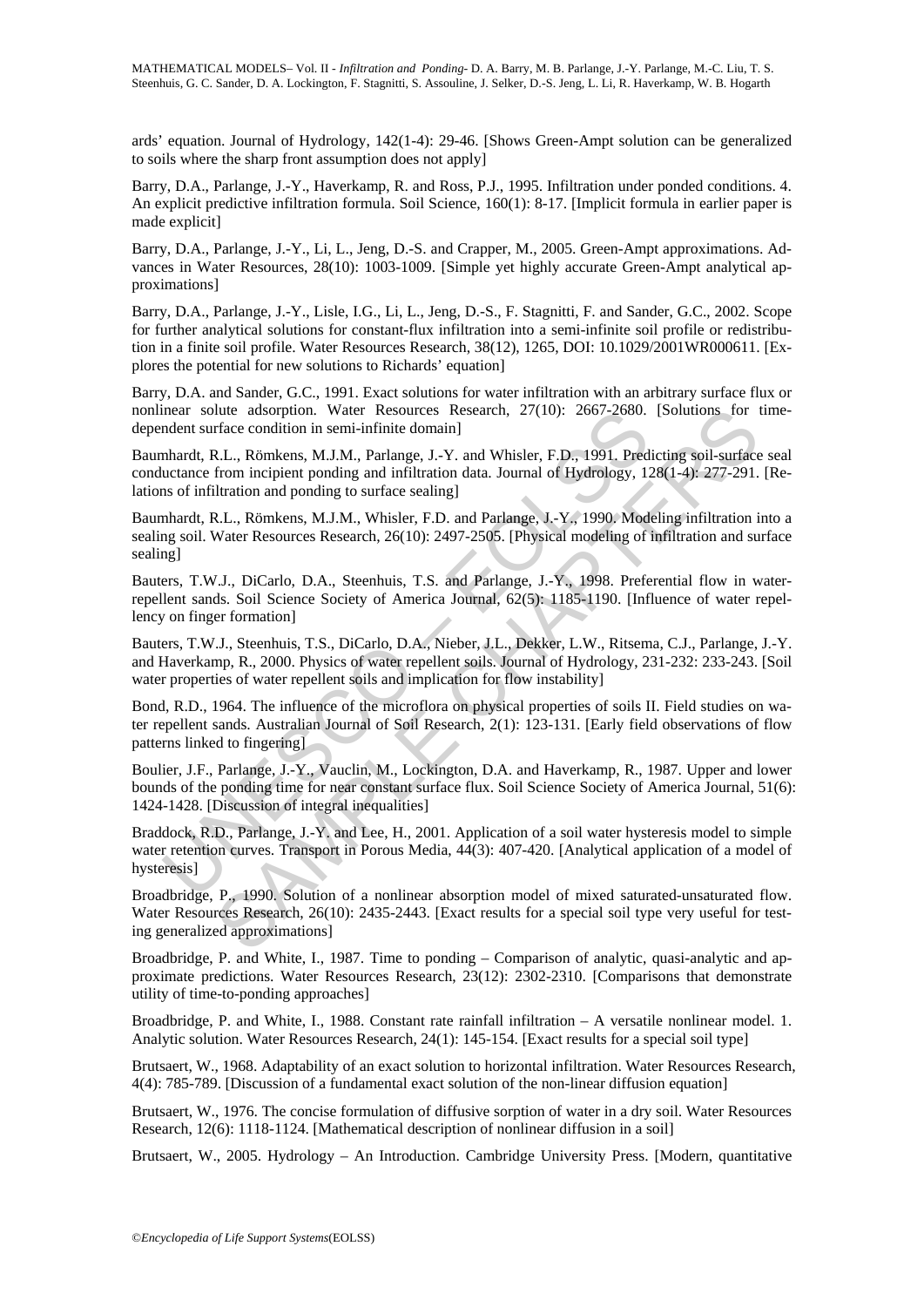#### hydrology]

Charbeneau, R.J. and Asgian, R.G., 1991. Simulation of the transient soil-water content profile for a homogeneous bare soil. Water Resources Research, 27(6): 1271-1279. [Successful application of Green and Ampt]

Chu, S.T., 1997. Infiltration model for soil profiles with a water table. Transactions of the ASAE, 40(4): 1041-1046. [Extension of Green and Ampt for nonuniform initial water content]

Clausnitzer, V., Hopmans, J.W. and Starr, J.L., 1998. Parameter uncertainty analysis of common infiltration models. Soil Science Society of America Journal, 62(6): 1477-1487. [A comparison of existing infiltration equations]

Clothier, B.E., Knight, J.H. and White, I., 1981. Burgers' equation: Application to field constant-flux infiltration. Soil Science, 132(4): 255-261. [Investigation of a simple yet nonlinear model for infiltration]

Corradini, C., Melone, F. and Smith, R.E., 2000. Modeling local infiltration for a two-layered soil under complex rainfall patterns. Journal of Hydrology, 237(1-2): 58-73. [Water flow in an inhomogeneous soil with arbitrary boundary conditions]

arbitrary boundary conditions]<br>gan, P.J., Barry, D.A., Parlange, J.-Y., Steenhuis, T.S. and Haverkamp, R.,<br>colled air escape. Water Resources Research, 36(3): 781-785. [Novel metho-<br>tries based on air pressure changes in t Later presents. The Hartam Private Room in an intermediate the method on in the boomdary conditions].<br>
Sharry, D.A., Parlange, J.-Y., Steenhuis, T.S. and Haverkamp, R., 2000. Infiltration escape. Water Resources Research, Culligan, P.J., Barry, D.A., Parlange, J.-Y., Steenhuis, T.S. and Haverkamp, R., 2000. Infiltration with controlled air escape. Water Resources Research, 36(3): 781-785. [Novel method for determining soil properties based on air pressure changes in the soil]

DiCarlo, D.A., Bauters, T.W.J., Darnault, C.J.G., Steenhuis, T.S. and Parlange, J.-Y., 1999. Lateral expansion of preferential flow paths in sands. Water Resources Research, 35(2): 427-434. [Influence of hysteresis to maintain column flow]

DiCarlo, D.A., Bauters, T.W.J., Darnault, C.J.G., Wong, E., Bierck, B.R., Steenhuis, T.S. and Parlange, J.-Y., 2000. Surfactant-induced changes in gravity fingering of water through a light oil. Journal of Contaminant Hydrology, 41(3-4): 317-334. [Influence of water repellency on flow instability]

Elrick, D.E. and Robin, M.J., 1981. Estimating sorptivity of soils. Soil Science, 132(2): 127-133. [Review of sorptivity estimates]

Fiedler, F.R. and Ramirez, J.A., 2000. A numerical method for simulating discontinuous shallow flow over an infiltrating surface. International Journal for Numerical Methods in Fluids, 32(2): 219-240. [A successful application of Green and Ampt]

Fleming, J.F., Parlange, J.-Y. and Hogarth, W.L., 1984. Scaling of flux and water content relations - Comparison of optimal and exact results. Soil Science, 137(6): 464-468. [Similarity solutions]

Gardner, W.R., 1958. Some steady state solutions of unsaturated moisture flow equation with application to evaporation from a water table. Soil Science, 85(4): 228-232. [Introduces Gardner's fundamental law on soil properties]

Govindaraju, R.S., Morbidelli, R. and Corradini, C., 2001. Areal infiltration modeling over soils with spatially correlated hydraulic conductivities. Journal of Hydrologic Engineering, 6(2): 150-158. [A successful application of Green and Ampt]

Green, W.A. and Ampt, G.A., 1911. Studies on soils physics: 1. The flow of air and water through soils. Journal of Agricultural Science, 4(1): 1-24. [Very simple yet versatile model of infiltration]

Hammecker, C., Antonino, A.C.D., Maeght, J.L. and Boivin, P., 2003. Experimental and numerical study of water flow in soil under irrigation in northern Senegal: Evidence of air entrapment. European Journal of Soil Science, 54(3): 491-503. [Extension of Green and Ampt with air compression]

Haverkamp, R., Kutilek, M., Parlange, J.-Y., Rendon, L. and Krejca, M., 1988. Infiltration under ponded conditions. 2. Infiltration equations tested for parameter time-dependence and predictive use. Soil Science, 145(5): 317-329. [Comparison of the validity of general infiltration equations]

Haverkamp, R., Parlange, J.-Y., Starr, J.L., Schmitz, G. and Fuentes, C., 1990. Infiltration under ponded conditions. 3. A predictive equation based on physical parameters. Soil Science, 149(5): 292-300. [Accurate infiltration equation]

Heaslet, M.A. and Alksne, A., 1961. Diffusion from a fixed surface with a concentration-dependent coefficient. Journal of the Society for Industrial and Applied Mathematics, 9(4): 584-596. [Fundamental ex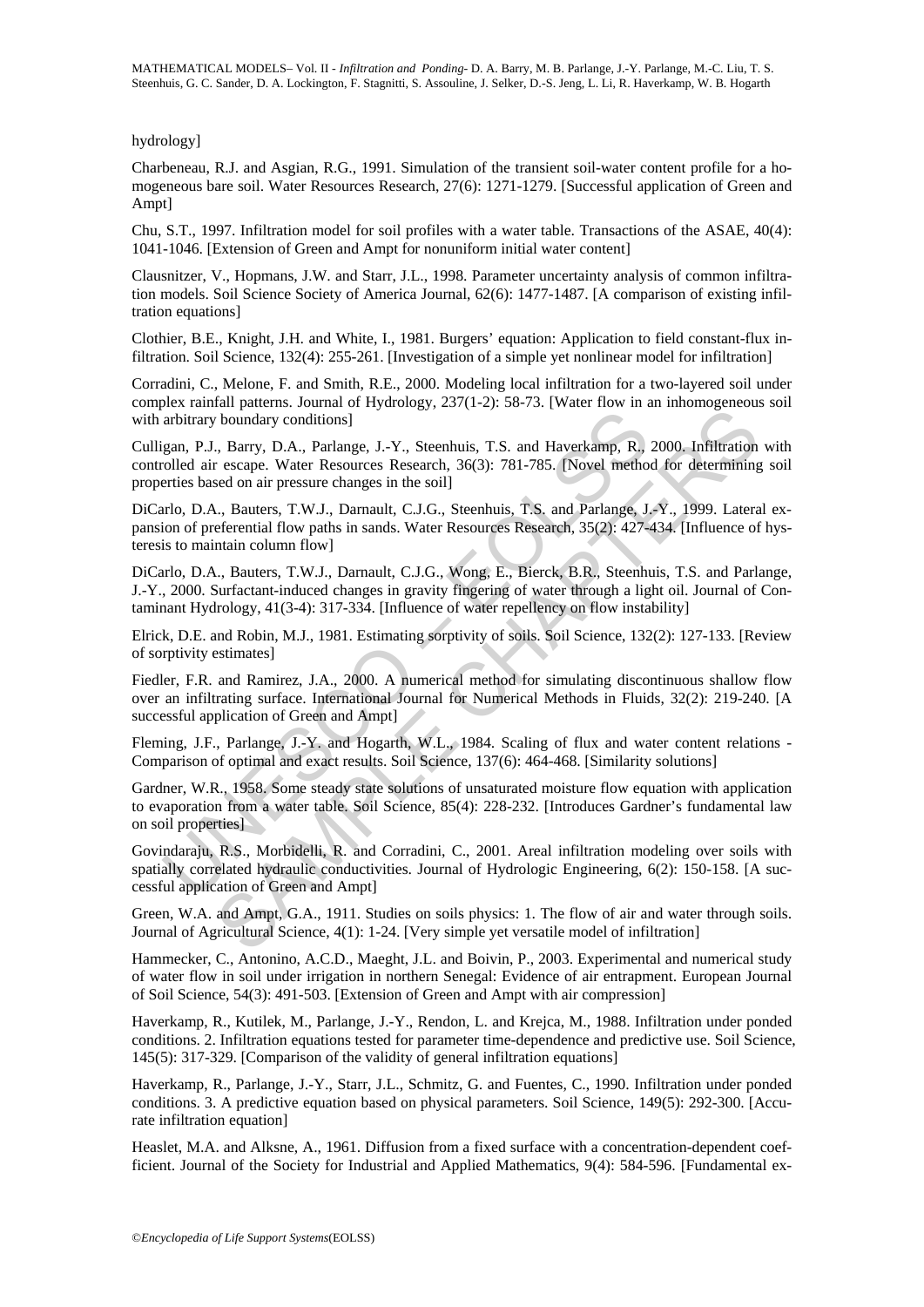pansion solution for a power law diffusivity]

Hill, D.E. and Parlange, J.-Y., 1972. Wetting front instability in layered soils. Soil Science Society of America Proceedings, 36(5): 697-702. [First laboratory experiment for column flow]

Hogarth, W.L., Hopmans, J., Parlange, J.-Y. and Haverkamp, R., 1988. Application of a simple soil-water hysteresis model. Journal of Hydrology, 98(1-2): 21-29. [Hysteresis model based on simplification of the independent domain theory]

Hogarth, W.L., Parlange, J.-Y. and Braddock, R.D., 1989. First integrals of the infiltration equation. 2. Nonlinear conductivity. Soil Science, 148(3): 165-171. [Similarity solutions]

Hogarth, W.L., Sardana, V., Watson, K.K., Sander, G.C., Parlange, J.-Y., Haverkamp, R., 1991. Testing of approximate expressions for soil water status at the surface during infiltration. Water Resources Research, 27(8): 1957-1961. [Comparison of infiltration equations]

Huang, K. and van Genuchten, M.Th., 1995. An analytical solution for predicting solute transport during ponded infiltration. Soil Science, 159(4): 217-223. [Solute transport with Green and Ampt water movement]

Kao, C.S. and Hunt, J.R., 1996. Prediction of wetting front movement during one-dimensional infiltration into soils. Water Resources Research, 32(1): 55-64. [A successful application of Green and Ampt]

1.<br>
C.S. and Hunt, J.R., 1996. Prediction of wetting front movement during one-<br>
soils. Water Resources Research, 32(1): 55-64. [A successful application of Gridakov, A.N., 1932. On the dynamics of the coefficient of water material button. IR. 1996. Prediction of wetting front movement during one-dimensional infiltrative Resources Research, 32(1): 55-64. [A successivel application of Green and Ample Inter Resources Research, 32(1): 55-64. [A Kostiakov, A.N., 1932. On the dynamics of the coefficient of water percolation in soils and on the necessity of studying it from a dynamic point of view for purposes of amelioration. Transactions of the Sixth Commission of the International Society of Soil Science, Part A (Moscow): 17-21. [Widely used yet fully empirical model]

Kunze, R.J. and Nielsen, D.R., 1982. Finite-difference solutions of the infiltration equation. Soil Science, 134(2): 81-88. [Infiltration equation based on truncated time expansion]

Liu, M.-C., Parlange, J.-Y., Sivapalan, M. and Brutsaert, W., 1998. A note on the time compression approximation. Water Resources Research, 34(12): 3683-3686. [Introduction of the modified TCA technique]

Liu, Y.P., Parlange, J.-Y., Steenhuis, T.S. and Haverkamp, R., 1995. A soil-water hysteresis model for fingered flow data. Water Resources Research, 31(9): 2263-2266. [Direct measurement of scanning curves from fingering]

Lockington, D., Parslow, J. and Parlange, J.-Y. 1988. Integral estimates of the sorptivity. Soil Science Society of America Journal, 52(4): 903-908. [Application of the double integral technique]

McCuen, R.H., Rawls, W.J. and Brakensiek, D.L., 1981. Statistical analysis of the Brooks-Corey and the Green-Ampt parameters across soil textures. Water Resources Research, 17(4): 1005-1013. [Linking model parameters to physical measurements]

Mein, R.G. and Larson, C.L., 1973. Modeling infiltration during a steady rain. Water Resources Research, 9(2): 384-394. [A fundamental study based on Green and Ampt]

Mezencev, V.J., 1948. Theory of formation of the surface runoff (in Russian). Meteorologia i gidrologia, 3: 33-40. [Early model of infiltration]

Milly, P.C.D., 1985. Stability of the Green-Ampt profile in a delta function soil. Water Resources Research, 21(3): 399-402. [Theoretical description of Green and Ampt properties]

Mishra, S.K., Tyagi, J.V. and Singh, V.P., 2003. Comparison of infiltration models. Hydrological Processes, 17(13): 2629-2652. [Thorough comparison of 14 infiltration models]

Nahar, N., Govindaraju, R.S., Corradini, C. and Morbidelli, R., 2004. Role of run-on for describing fieldscale infiltration and overland flow over spatially variable soils. Journal of Hydrology, 286(1-4): 36-51. [A successful application of Green and Ampt]

Neuman, S.P., 1976. Wetting front pressure head in infiltration model of Green and Ampt. Water Resources Research, 12(3): 564-566. [Green and Ampt and sorptivity]

Nielsen, P. and Perrochet, P., 2000. Watertable dynamics under capillary fringes: Experiments and modelling. Advances in Water Resources, 23(5): 503-515. [Needs hysteresis which preludes the use of Green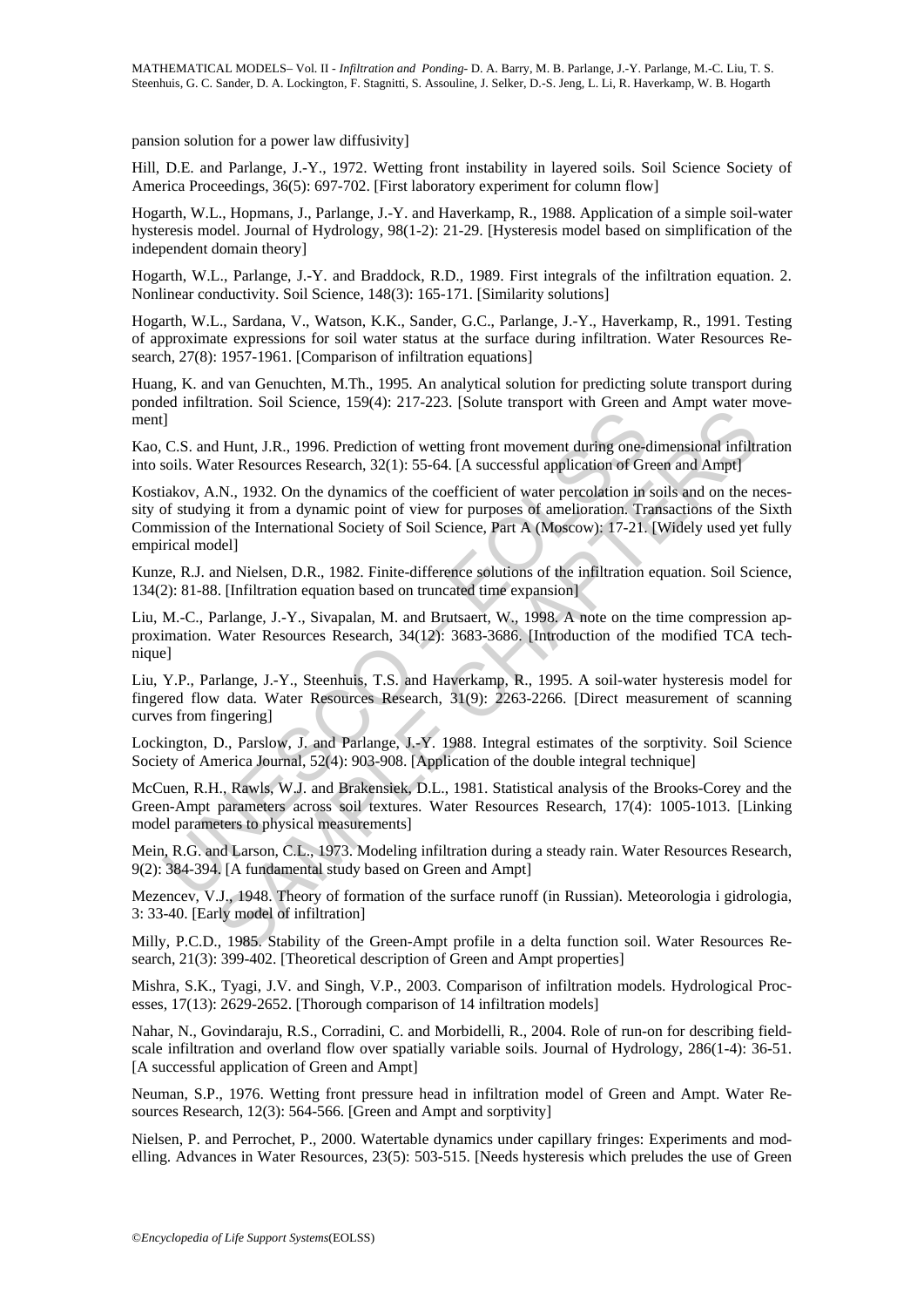and Ampt]

Ogden, F.L. and Saghafian, B., 1997. Green and Ampt infiltration with redistribution. Journal of Irrigation and Drainage Engineering-ASCE, 123(5): 386-393. [Extension of the Green-Ampt model]

Parlange, J.-Y., 1971. Theory of water-movement in soils. 2. One-dimensional infiltration. Soil Science, 111(3): 170-174. [Early integral description of infiltration]

Parlange, J.-Y., 1972. Theory of water movement in soils. 8. One-dimensional infiltration with constant flux at surface. Soil Science, 114(1): 1-4. [Early integral description of infiltration for a flux boundary condition]

Parlange, J.-Y., 1975. Solving flow equation in unsaturated soils by optimization - Horizontal infiltration. Soil Science Society of America Journal, 39(3): 415-418. [Introduction of the double integral technique]

Parlange, J.-Y., 1976. Capillary hysteresis and the relationship between drying and wetting curves. Water Resources Research, 12(2): 224-228. [A simple application of the independent domain methods]

Parlange, J.-Y., Barry, D.A. and Haverkamp, R., 2002. Explicit infiltration equations and the Lambert Wfunction. Advances in Water Resources, 25(8-12): 1119-1124. [Examines Green-Ampt model making use of Lambert's function]

Parlange, J.-Y., Barry, D.A., Parlange, M.B. and Haverkamp, R., 1992. Note on the sorptivity for mixed saturated-unsaturated flow. Water Resources Research, 28(9): 2529-2531. [Theory taking into account ponded conditions at the surface]

Parlange, J.-Y., Barry, D.A., Parlange, M.B., Lockington, D.A. and Haverkamp, R., 1994. Sorptivity calculation for arbitrary diffusivity. Transport in Porous Media, 15(3): 197-208. [Highly accurate sorptivity approximation]

nge, J.-Y., Barry, D.A. and Haverkamp, R., 2002. Explicit infiltration equation<br>
ion. Advances in Water Resources, 25(8-12): 1119-1124. [Examines Green-Airmorent's function]<br>
umbert's function]<br>
umert's function]<br>
umert's V., Barry, D.A. and Haverkamp, R., 2002. Explicit infiltration equations and the Lamber<br>vances in Water Resources, 25(8-12): 1119-1124. [Examines Green-Ampt model makin, function]<br>T. S., Barry, D.A., Parlange, M.B. and Hav Parlange, J.-Y., Barry, D.A., Parlange, M.B., Hogarth, W.L., Haverkamp, R., Ross, P.J., Ling, L., Steenhuis, T.S., 1997. New approximate analytical technique to solve Richards equation for arbitrary surface boundary conditions. Water Resources Research, 33(4): 903-906. [Extension of the Heaslet-Alksne method to nonlinear diffusion with gravity]

Parlange, J.-Y. and Braddock, R.D., 1980. A note on some similarity solutions of the diffusion equation. Zeitschrift Fur Angewandte Mathematik Und Physik, 31(5): 653-656. [A review of similarity results]

Parlange, J.-Y., Braddock, R.D. and Chu, B.T., 1980a. First integrals of the diffusion equation: An extension of the Fujita solutions. Soil Science Society of America Journal, 44(5): 908-911. [First integrals for a power law diffusivity]

Parlange, J.-Y., Braddock, R.D. and Lisle, I.G., 1980b. Third-order integral relation between sorptivity and soil water diffusivity using Brutsaert's technique. Soil Science Society of America Journal, 44(5): 889-891. [Further improvements on sorptivity estimates]

Parlange, J.-Y. and Haverkamp, R., 1989. Infiltration and ponding time. In: H. Morel-Seytoux (Editor), Unsaturated flow in Hydrological Modeling. Kluwer, Dordrecht, pp. 103-134. [A review of infiltration and ponding]

Parlange, J.-Y., Haverkamp, R., Rose, C.W. and Phillips, I., 1988. Sorptivity and conductivity measurement. Soil Science, 145(5): 385-388. [Application of the falling head technique]

Parlange, J.-Y., Haverkamp, R. and Touma, J., 1985. Infiltration under ponded conditions. 1. Optimal analytical solution and comparison with experimental observations. Soil Science, 139(4): 305-311. [Application of the double integral technique for ponded conditions]

Parlange, J.-Y., Haverkamp, R., Rand, R.H., Rendon, L., Schmitz, G.H., 1987. Water movement in soils. The role of analytical solutions. Soil Science Society of America, Future Developments in Soil Science Research: 11-21. [Paper discussing the proper use of analytical results]

Parlange, J.-Y. and Hill, D.E., 1976. Theoretical analysis of wetting front instability in soils. Soil Science, 122(4): 236-239. [Physically based theory of instability]

Parlange, J.-Y., Hogarth, W., Ross, P., Parlange, M.B., Sivapalan, M., Sander, G.C. and Liu, M.-C., 2000. A note on the error analysis of time compression approximations. Water Resources Research, 36(8): 2401-2406. [A discussion of TCA]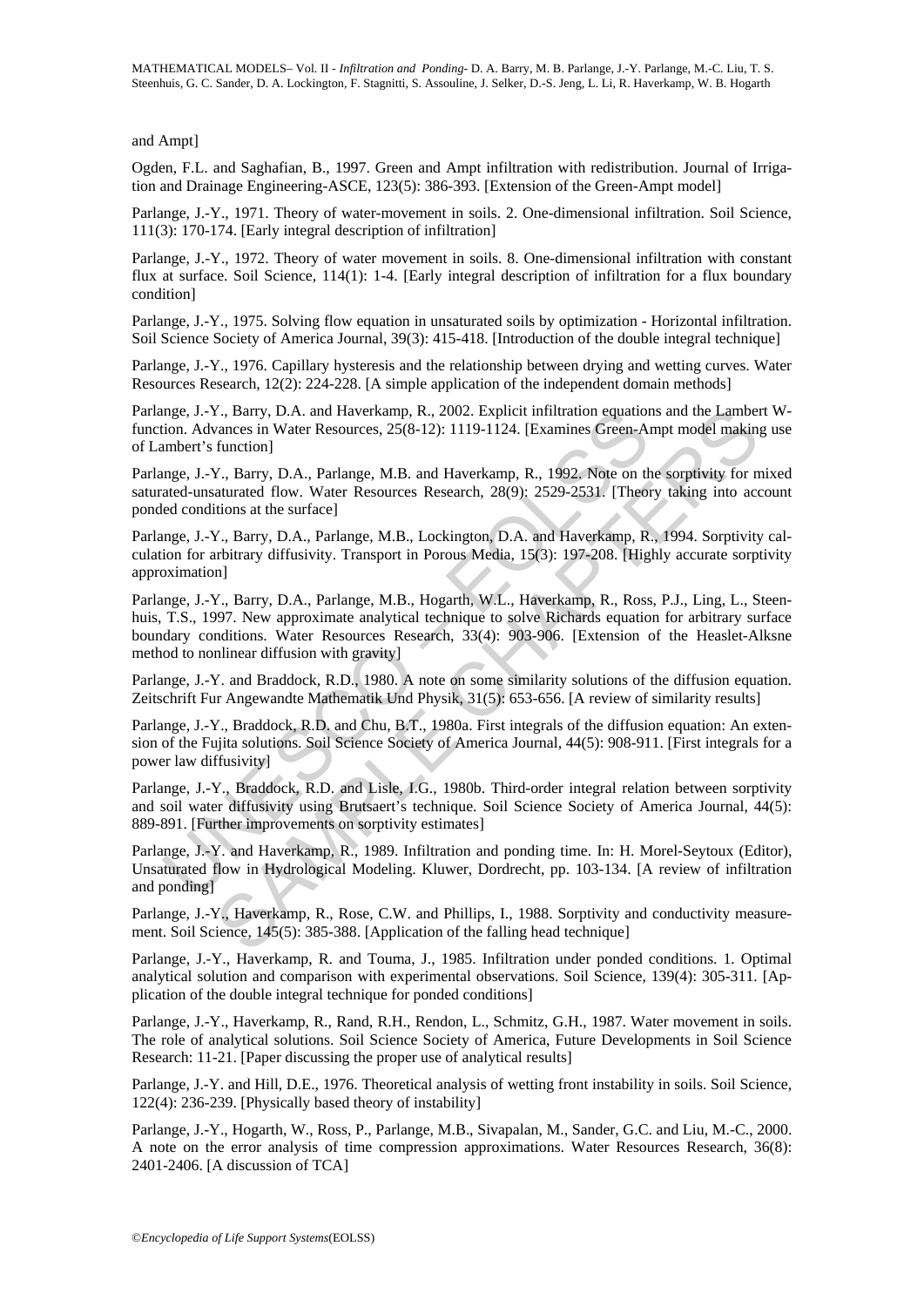Parlange, J.-Y., Hogarth, W.L., Barry, D.A., Parlange, M.B., Haverkamp, R., Ross, P.J., Steenhuis, T.S., DiCarlo, D.A. and Katul, G., 1999a. Analytical approximation to the solutions of Richards' equation with applications to infiltration, ponding, and time compression approximation. Advances in Water Resources, 23(2): 189-194. [Further development of Heaslet-Alksne method considering gravity and with analysis of the TCA]

Parlange, J.-Y., Hogarth, W.L. and Parlange, M.B., 1984. Optimal analysis of the effect of a surface crust. Soil Science Society of America Journal, 48(3): 494-497. [Including a surface crust in the double integral model of infiltration]

Parlange, J.-Y., Hogarth, W.L., Parlange, M.B., Haverkamp, R., Barry, D.A., Ross, P.J. and T.S. Steenhuis, T.S., 1998. Approximate analytical solution of the nonlinear diffusion equation for arbitrary boundary conditions. Transport in Porous Media, 30(1): 45-55. [Further development of Heaslet-Alksne method without gravity]

Parlange, J.-Y., Lisle, I. and Braddock, R.D., 1982. The three-parameter infiltration equation. Soil Science, 133(6): 337-341. [Interpolation between the Talsma-Parlange and Green-Ampt infiltration models]

Parlange, J.-Y. and Smith, R.E., 1976. Ponding time for variable rainfall rates. Canadian Journal of Soil Science, 56(2): 121-123. [Versatile yet simple ponding time relationship]

mge, J.-Y. and Smith, R.E., 1976. Ponding time for variable rainfall rates. Cacce, 56(2): 121-123. [Versatile yet simple ponding time relationship]<br>mge, J.-Y., Steenhuis, T.S., Haverkamp, R., Barry, D.A., Culligan, P.J., H Y. and Smith, R.E., 1976. Ponding time for variable rainfall rates. Canadian Journal of<br>
2): 121-123. [Versatile yet simple ponding time for variable rainfall rates. Canadian Journal of<br>
2): 121-123. [Versatile yet simple Parlange, J.-Y., Steenhuis, T.S., Haverkamp, R., Barry, D.A., Culligan, P.J., Hogarth, W.L., Parlange, M.B., Ross, P. and Stagnitti, F., 1999b. Soil properties and water movement. In: Oxford University Press (Editors M.B. Parlange and J.W. Hopmans), Vadose zone hydrology: Cutting across disciplines, New York, pp. 99-129. [Review of modeling and prediction of water flow in soil from micro- to macro-scales]

Parslow, J., Lockington, D. and Parlange, J.-Y. 1988. A new perturbation expansion for horizontal infiltration and sorptivity estimates. Transport in Porous Media, 3(2): 133-144. [Sorptivity estimates for complex diffusivity functions]

Perroux, K.M., Smiles, D.E., and White, I., 1981. Water movement in uniform soils during constant-flux infiltration. Soil Science, 45(2): 237-240. [Integral relation for constant flux]

Philip, J.R., 1957. The theory of infiltration: 4. Sorptivity and algebraic infiltration equations. Soil Science, 84(3): 257-264. [An early mathematical approach to infiltration]

Philip, J.R., 1969. Theory of infiltration. Advances in Hydrosciences, 5: 215-296. [Review of mathematical modeling of infiltration]

Philip, J.R., 1972. Future problems of soil-water research. Soil Science, 113(4): 294-300. [Contains an interesting discussion of instability effects]

Poulovassilis, A., Kerkides, P., Elmaloglou, S. and Argyrokastritis, I., 1991. An investigation of the relationship between ponded and constant flux rainfall infiltration. Water Resources Research, 27(7): 1403- 1409. [Extension of Green and Ampt]

Raats, P.A.C., 1973. Unstable wetting fronts in uniform and nonuniform soils. Soil Science Society of America Journal, 37(5): 681-685. [A general discussion of instability]

Rawls, W.J., Brakensiek, D.L. and Miller, N., 1983. Green - Ampt infiltration parameters from soils data. Journal of Hydraulic Engineering-ASCE 109(1): 62-70. [Using Green and Ampt for real soils]

Reichardt, K., Nielsen, D.R. and Biggar, J.W., 1972. Scaling of horizontal infiltration into homogeneous soils. Soil Science Society of America Proceedings, 36(2): 241-245. [Discussion of the generality of an exponential diffusivity]

Richards, L.A., 1931. Capillary conduction of liquids through porous mediums. Physics, 1(5): 318-333. [Governing equation for unsaturated flow]

Rogers, C., Stallybrass, M.P. and Clements, D.L., 1983. On two phase flow filtration under gravity and with boundary infiltration: Application of a Bäcklund transformation. Nonlinear Analysis, Theory, Methods and Applications, 7(7): 785-799. [Exact analytical solution for two-phase flow for specific class of soils]

Römkens, M.J.M., Baumhardt, R.L., Parlange, M.B., Whisler, F.D., Parlange, J.-Y. and Prasad, S.N. 1986. Rain-induced surface seals - Their effect on ponding and infiltration. Annales Geophysicae Series B-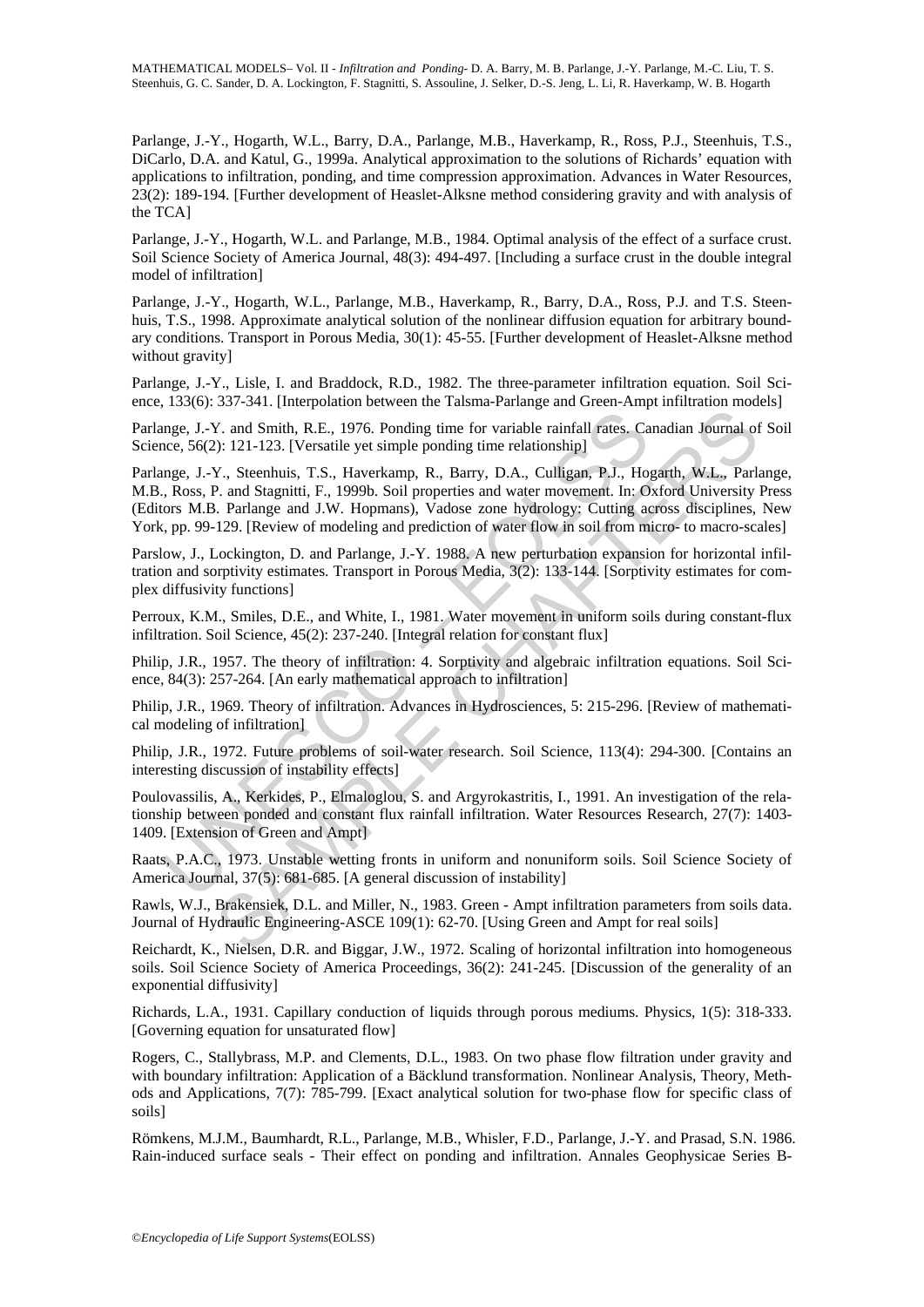Terrestrial and Planetary Physics, 4(4): 417-424. [Experimental and theoretical results on the effects of surface seals]

Ross, P.J. and Parlange, J.-Y., 1994. Comparing exact and numerical solutions of Richards equation for one-dimensional infiltration and drainage. Soil Science, 157(6): 341-344. [Application of traveling wave solutions]

Salvucci, G.D. and Entekhabi, D., 1994. Explicit expressions for Green-Ampt (delta-function diffusivity) infiltration rate and cumulative storage. Water Resources Research, 30(9): 2661-2663. [Approximations for Green-Ampt infiltration]

Sander, G.C., Parlange, J.-Y., Kühnel, V., Hogarth, W.L., Lockington, D. and O'Kane, J.P.J., 1988a. Exact nonlinear solution for constant flux infiltration. Journal of Hydrology, 97(3-4): 341-346. [Exact solution based on Bäcklund transformation]

Sander, G.C., Parlange, J.-Y. and Hogarth, W.L., 1988b. Air and water flow, part 1, horizontal flow with an arbitrary flux boundary condition. Journal of Hydrology, 99(3-4): 215-223. [Extension of the double integral technique to include air movement]

Sander, G.C., Parlange, J.-Y. and Hogarth, W.L., 1988c. Air and water flow, part 2, gravitational flow with an arbitrary flux boundary condition. Journal of Hydrology, 99(3-4): 225-234. [Double integral techniques including air movement with gravity]

Schwartzendruber, D., 1974. Infiltration of constant flux rainfall into soil as analyzed by the approach of Green and Ampt. Soil Science, 117(5): 272-281. [Early model of infiltration]

Selker, J., Parlange, J.-Y. and Steenhuis, T., 1992. Fingered flow in two dimensions. 2. Predicting finger moisture profile. Water Resources Research, 28(9): 2523-2528. [Theoretical and experimental results of the structure of finger profiles]

Selker, J.S., Duan, J.F. and Parlange, J.-Y., 1999. Green and Ampt infiltration into soils of variable pore size with depth. Water Resources Research, 35(5): 1685-1688. [Looking at infiltration in inhomogeneous soils]

Si, B.C. and Kachanoski, R.G., 2000. Unified solution for infiltration and drainage with hysteresis: Theory and field test. Soil Science Society of America Journal, 64(1): 30-36. [Showing that hysteresis is more important for drainage]

ral technique to include air movement]<br>er, G.C., Parlange, J.-Y. and Hogarth, W.L., 1988c. Air and water flow, paramier, G.C., Parlange, J.-Y. and Hogarth, W.L., 1988c. Air and water flow in a<br>an arbitrary flux boundary co leave to include air movement]<br>
persiage, J.-Y. and Hogarth, W.L., 1988c. Air and water flow, part 2, gravitational<br>
rary flux boundary condition. Jounnal of Hydrology, 99(3-4): 225-234. [Double int<br>
charg air movement wit Sivapalan, M, and Milly, P.C.D., 1989. On the relationship between the time condensation approximation and the flux concentration relation. Journal of Hydrology, 105(3-4): 357-367. [Relation between TCA and the double integral prediction of infiltration]

Skukla, M.K., Lal, R. and Unkefer, P., 2003. Experimental evaluation of infiltration models for different land use and soil management systems. Soil Science, 168(3): 178-191. [Comparison of some infiltration models]

Smith, R.E. and Parlange, J.-Y., 1977. Optimal prediction of ponding. Transactions of the ASAE, 20(3): 493-496. [Optimized ponding formula]

Smith, R.E. and Parlange, J.-Y., 1978. Parameter-efficient hydrologic infiltration model. Water Resources Research, 14(3): 533-538. [Simplest application of double integral results for infiltration]

Talsma, T., 1969. Infiltration from semi-circular furrows in the field. Australian Journal of Soil Research, 7(3): 277-84. [Short time measurements of infiltration]

Talsma, T. and Parlange, J.-Y., 1972. One-dimensional vertical infiltration. Australian Journal of Soil Research, 10(2): 143-150. [Limiting infiltration formula that is opposite extreme to that of Green and Ampt]

Thooyamani, K.P. and Norum, D.I., 1987. Explicit infiltration equations based on the Green-Ampt model. Canadian Journal of Civil Engineering, 14(5): 710-713. [Extension of Green and Ampt]

Vandervaere, J.-P., Vauclin, M., Haverkamp, R., Peugeot, C., Thony, J.-L. and Gilfedder, M., 1998. Prediction of crust-induced surface runoff with disc infiltrometer data. Soil Science, 163(1): 9-21. [Extension of Green and Ampt]

Viaene, P., Vereecken, H., Diels, J. and Feyen, J., 1994. A statistical analysis of six hysteresis models for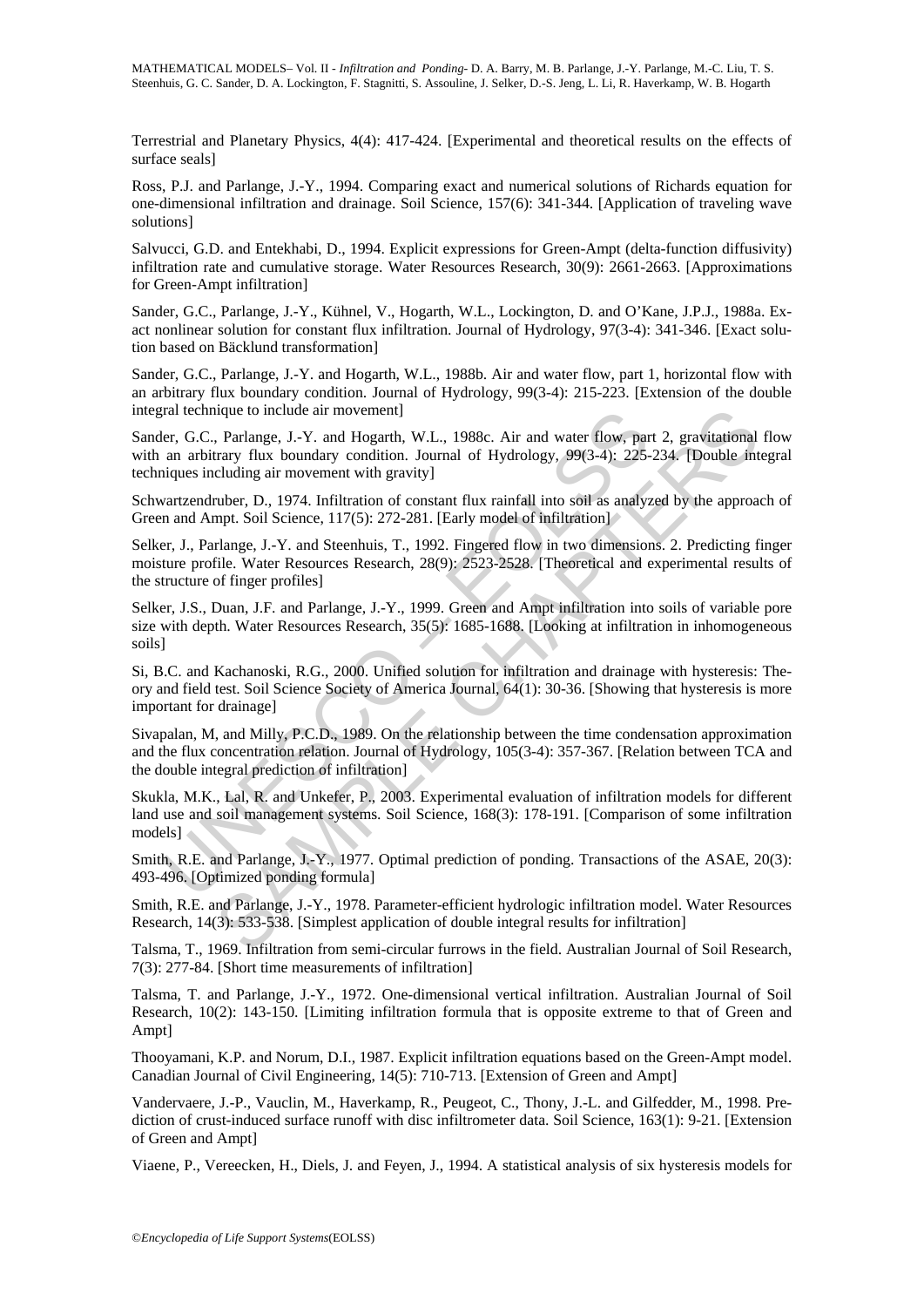the moisture retention characteristic. Soil Science, 157(6): 345-355. [Thorough review of hysteresis models]

Wang, Q.J., Shao, M.G. and Horton, R., 1999. Modified Green and Ampt models for layered soil infiltration and muddy water infiltration. Soil Science, 164(7): 445-453. [Extension of Green and Ampt results]

Yu, B., Rose, C.W., Coughlan, K.J. and Fentie, B., 1997. Plot-scale rainfall-runoff characteristics and modeling at six sites in Australia and Southeast Asia. Transactions of the ASAE, 40(5): 1295-1303. [Experiments showing the limitations of Green and Ampt results]

#### **Biographical Sketches**

**D. A. Barry,** carries out research on porous media, flow and transport processes, particularly the modeling of such processes. He has been involved in many collaborative projects involving combinations of laboratory, field and theoretical work, including infiltration modeling. For example, he has collaborated in the development of a biogeochemical transport models for predicting transport and fate of contaminants in complex subsurface environments. Other computer-modeling efforts include distributed catchment modeling and modeling of on-shore/off-shore sediment transport on ocean beaches. He is Editor of the journal Advances in Water Resources.

**J.-Y. Parlange**'s, field of specialization and special interests are in environmental engineering and applications of nonlinear mathematics to water and solute movement in porous media, surface and subsurface hydrology, watershed modeling, sediment transport and erosion. He is a member of the National Academy of Engineering.

**Meng-Chia** ,Liu is currently a Ph.D. candidate in the Department of Biological and Environmental Engineering at Cornell University, Ithaca, New York, USA. He previously worked for several consulting companies in Taiwan as an environmental engineer and a project manager. He also participated in projects associated with Taiwan's 4<sup>th</sup> nuclear power plant. His research interests include soil physics, infiltration modeling, and water resources planning.

mplex subsurrate environments. Other computer-modeling eitoris include<br>eling and modeling of on-shore/off-shore sediment transport on ocean beach<br>all Advances in Water Resources.<br>
Nearly applement transport on ocean beach<br> substurline environments. Other computer-modeling efforts include distributed catch<br>and modeling of on-shore/off-shore sediment transport on ocean beaches. He is Editor or<br>nes in Water Resources.<br> **ge's**, field of speciali **Graham Sander,** is a Reader in Hydrology in the Department of Civil and Building Engineering at Loughborough University, England. Prior to his current position he was in the Faculty of Science and the Faculty of Environmental Sciences at Griffith University, Australia. His research and teaching interests are in environmental science and engineering and cover predominantly soil erosion modeling, water and solute transport in porous media and unsaturated two-phase flow. He is on the editorial board for Advances in Water Resources and is Associate Editor of Water Resources Research.

**Marc B. Parlange,** is Professor in Environmental Engineering at the Ecole Polytechnique Fédérale de Lausanne (EPFL). His research interests include hydrology, environmental fluid mechanics, evaporation into the atmosphere, the structure of the atmospheric boundary layer and the development of instruments to probe the lower atmosphere and shallow soil and water surfaces. He is Editor-in-Chief of Water Resources Research.

**David Lockington,** is the Head of Environmental Engineering in the School of Engineering, as well as the Director of the Centre for Water Studies, at the University of Queensland, Australia. He is also the Director of the Engineering, Technology and Design Research Program in the national Cooperative Research Centre for Sustainable Tourism. His research interests center on modeling fluid flow in unsaturated porous media, variable density groundwater flow and contaminant transport. A particular interest is the use of these models in quantifying coastal catchment processes such as: subsurface estuary dynamics; submarine groundwater discharge; tidal marsh, wetlands and island hydrology; and seawater intrusion. He is a member of the editorial board of Advances in Water Resources and is a Fellow of the Institute of Mathematics and its Applications.

**Frank Stagnitti,** a mathematician, soil physicist and environmental scientist, is an expert in the study of agricultural and hydrological systems, particularly in the fields of solute and contaminant transport, bioremediation and ecotoxicology, groundwater flow, coastal processes and wetlands technology. Dr Stagnitti has established an international research profile in the field of environmental systems modeling. In the last five years, he has published in excess of 50 manuscripts in international, high-impact journals and